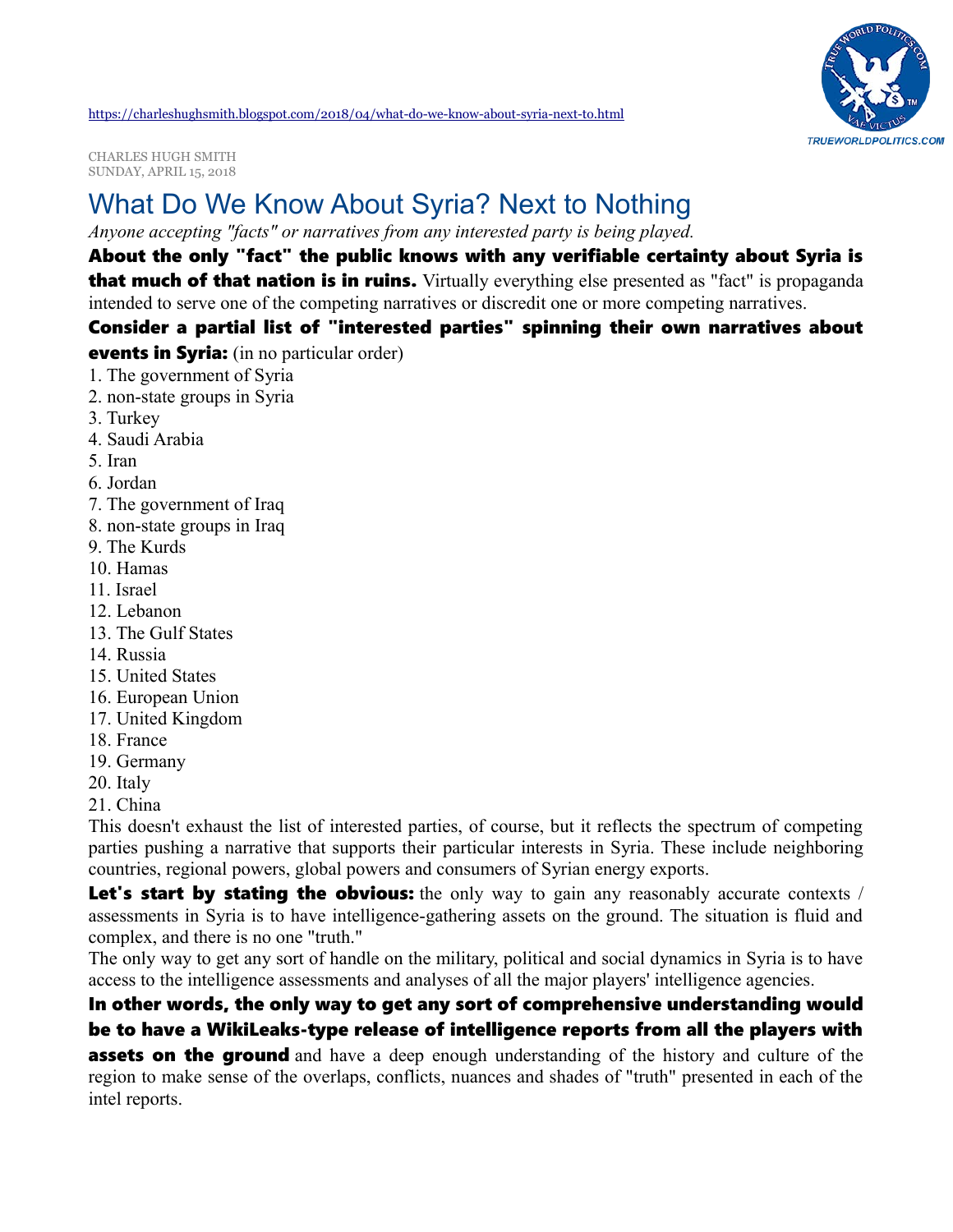Only by collating "raw" (unfiltered) intel gathered on the ground and high-level analysis by those directing the various interests' campaigns could a reasonably accurate assessment be assembled.

**Short of that, we know next to nothing.** What are presented as "facts" are narratives designed to persuade us of the fidelity of the "facts" being presented and the rightness of the narrative supported by the presented "facts."

If the "facts" aren't designed to support a specific narrative, then they're designed to undermine or discredit a competing narrative.

**There are several ways to push a narrative:** one is to present "evidence" that supposedly verifies the "facts," and the other is to limit the public's access to competing narratives amd claims.

In the good old days, the Soviet propaganda machine was famous for erasing public figures from photos once they ran afoul of the regime. In the photo published last week, Igor was standing next to a KGB apparatchik, and in the photo published this week, Igor has vanished, replaced by a snowy background--perhaps appropriate, given that Igor ould soon be enjoying the rigors of a Siberian gulag.

Nowadays, digital manipulation is much easier and more ubiquitous. Not just photos and videos can be edited--all sorts of digital fingerprints can be faked.

We know from various leaks about NSA/CIA capabilities that these agencies (and presumably others) engineer computer viruses so they appear to be the work of foreign intelligence agencies or hackers. It's difficult to assess the "facts" in a world awash in digital manipulation and misdirection.

We know a few things, but they're not "news." We know oil and natural gas are still the primary energy sources of the industrialized global economy. So-called renewables (so-called because wind turbines and solar panels don't last forever and thus they are more correctly called *replaceables* rather than renewables) remain a tiny sliver of total global energy consumption.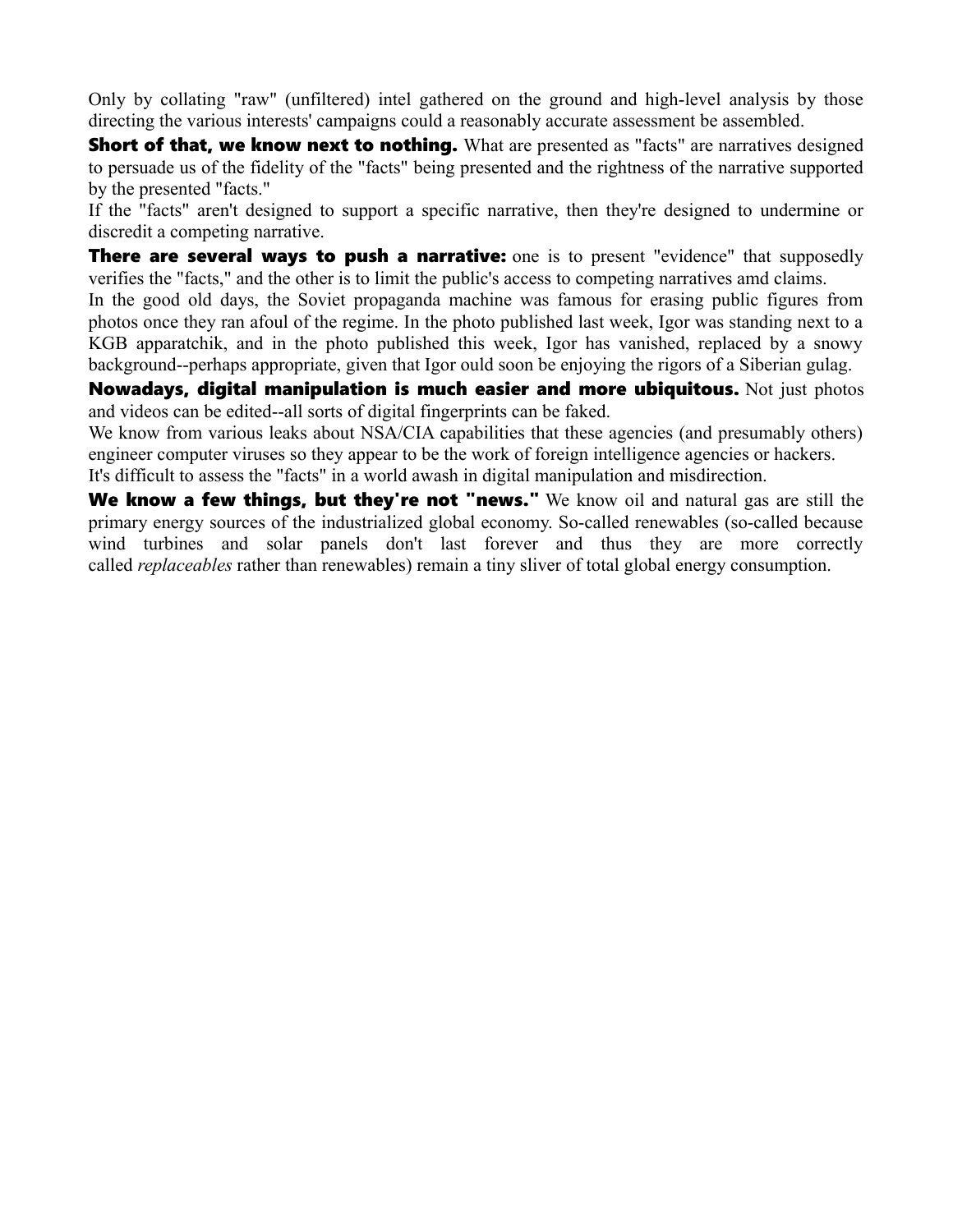## **Total Primary Energy Consumption**



We also know that Syria and Iraq are the geographic armature of the Mideast.